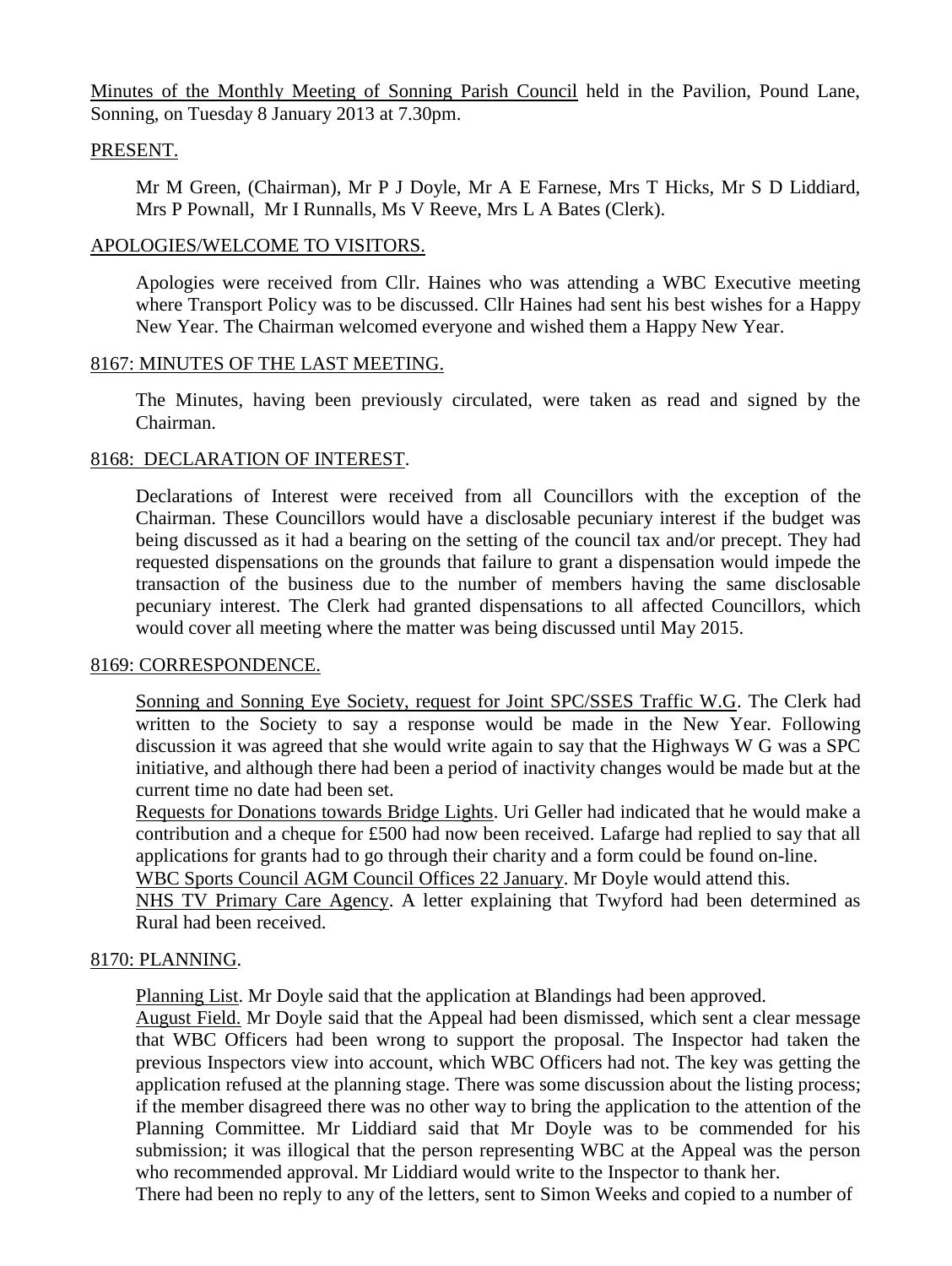# 8170: PLANNING (Cont'd).

others, regarding the handling of the decision on the Fire Station. The Clerk would speak to Cllr Haines about this.

Fire Station. This had only been partially approved as the S106 contribution had not been paid within the required 30 day period. They could put in a new application when SPC would have another chance to comment.

Enforcement Complaints. A complaint had been submitted to Enforcement about two large marquees illegally in the Bull garden. Mr Doyle had inspected the site and found there were some chairs in the garden covered by a tarpaulin and two Gazebos' at the front of the premises, which were used for smoking. There was no case to answer but Enforcement was obliged to investigate costing several hundreds of pounds. Mr Doyle said that residents should speak to SPC first and would mention this at the APM and in the Newsletter.

The application for a field Shelter at Saxon House had been withdrawn and a new application for change of use from agricultural to equestrian had been received. This would be discussed at the next planning meeting.

The following applications were ongoing: 1 Sonning Gate (F/2012/1398) 32 West Drive (F/2012/1435) 19 West Drive (F/2012/1468).

The following applications had been approved: Sonning Bridge (F/2012/2049, LB/2012/2073, LB/2012/2070): Berks County Sports Club (F/2012/2071: Blandings 22 West Drive (F/2012/); 24 West Drive (VAR/2012/2120): 24 West Drive (F/2012/2173)**.**

The following applications had been refused. There were none.

The following new applications had been received. Old Forge Cottage Pearson Road (F/2012/2384 & LB/2012/2385) Erection of single storey rear extension to dwelling, listed building consent for the erection of a single storey rear extension to dwelling: Greendown Pearson Road (C/2012/2390) Submission of details to comply with the following conditions of planning consent EXT/2010/0407:2. External Materials3. Boundary Treatments4. Ground Levels8. Planting Scheme and Arboricultural Method Statement10. Archaeological11. Great Crested Newt Mitigation Plan.

## 8171: CONSERVATION AREA ASSESSMENT.

Mr Doyle had circulated a draft flyer about the forthcoming exhibition in the Pearson Hall and an update on the August Field and Fire Station applications, which was approved. It was agreed that the full colour version was preferable. Mrs Pownall would get a quote from PurcoPrint for both colour and black and white printing and circulate for comments. Mr Doyle would ask the Society for a financial contribution towards the Assessment and the Chairman said that the Fire Brigade Trust had offered £1,000. Mr Doyle said that the draft report would be out soon and there would be a meeting to organise the exhibition which would take place over the week-end 9/10 February.

## 8172: QUESTIONS FOR BOROUGH COUNCILLOR.

In the absence of Cllr Haines there were no questions.

## 8173: PARISHIONERS QUESTIONS

There were no questions.

#### 8174: PROPOSALS FOR QUEENS JUBILEE CELEBRATIONS.

Mr Doyle said that approximately 2/5ths of the costs had been raised. Ms Reeve had been advised to approach the Bull Landlord in the first instance. Mrs Hicks suggested an information stand at the Assessment Exhibition and this was agreed.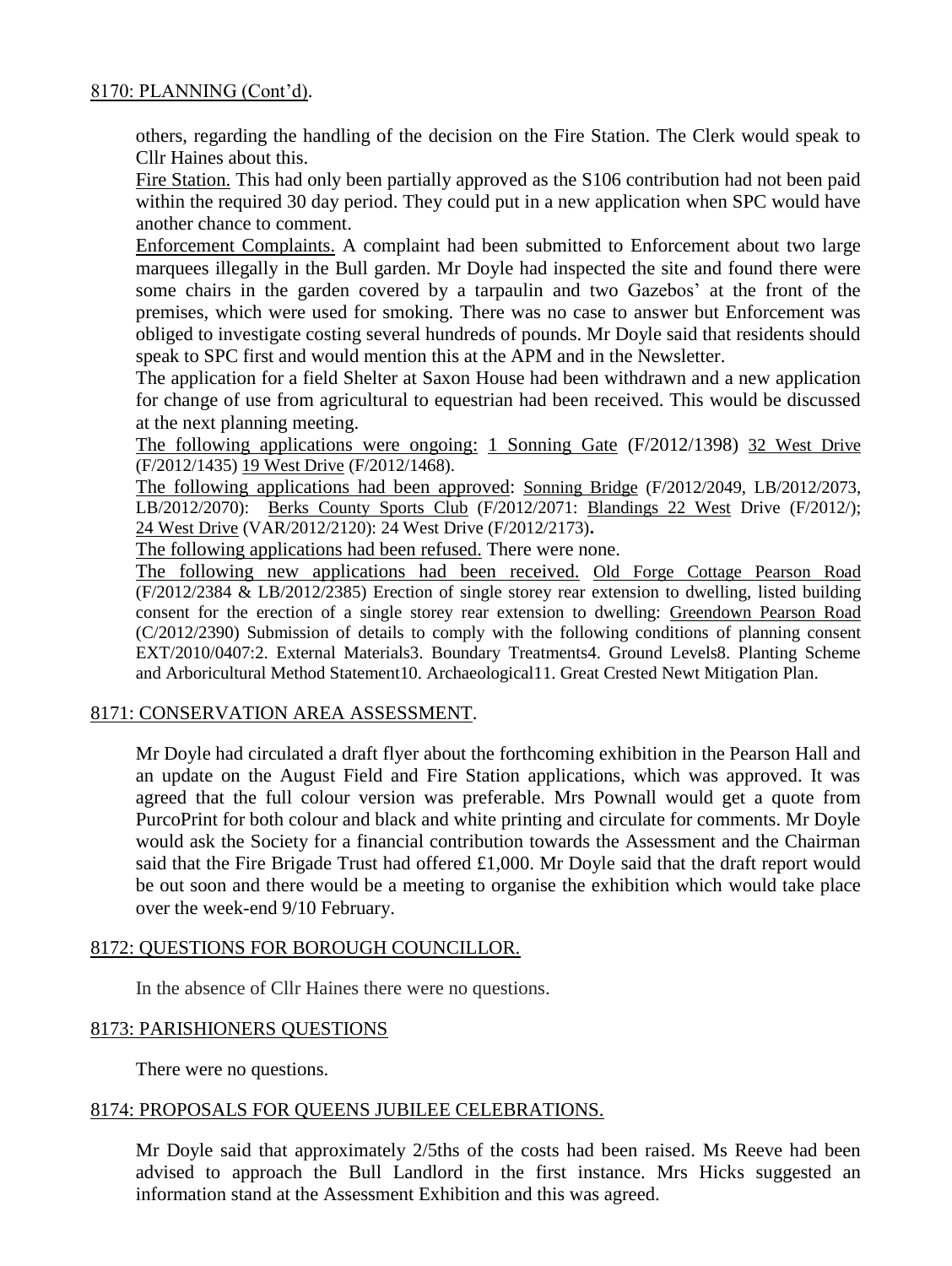## 8175: FINANCE.

- a) Report. The finance report was circulated and noted.
- b) Payment of Accounts. Mrs Hicks proposed making the following payments, Mrs Pownall seconded and these were unanimously approved.

December

| Son. Landscapes - Mow Wharf 26.00, Jeyes Fluid Tree Stump | 40.00   |
|-----------------------------------------------------------|---------|
| Mrs L A Bates – Honorarium less tax                       | 2643.50 |
| Mrs L A Bates - Telephone                                 | 40.00   |
|                                                           | 2724.50 |

- c) Santander. The Clerk had information from Santander. The higher rates were for investments of over £50,000 but they were offering 2% for one year investments over £5000. Following discussion the Chairman proposed transferring up to £44,500 into the one year bond at 2% plus the Tennis Court investment providing that this did not take the amount invested with Santander over the amount guaranteed by the government. Mr Doyle seconded and this was unanimously approved.
- d) Budget Precept. The Chairman had circulated the draft budget and following discussion proposed setting the precept at £31459, Mr Farnese seconded and this was unanimously approved. It was agreed to make one change to the draft donations and to the fees for the football clubs, the Chairman proposed adopting the budget with these agreed changes, Mrs Pownall seconded and this was unanimously approved.

#### 8176: HIGHWAYS.

The Chairman said that there was no update. Mr Runnalls said he had stopped an overweight vehicle from crossing the Bridge.

## 8177: RECREATION AND ENVIRONMENT W.G.

Mrs Pownall said that the drain by the pavilion had been repaired at no cost. The Chairman said that thanks were due to Mr Pownall. Mrs Pownall said that thanks were also due to Mr Liddiard for installing the bollards and for clearing the leaves.

Mrs Pownall had met James Travers (SCC) who had cleared an overgrown patch on the boundary of the field revealing a large unused area. It was agreed that SCC should clear the whole area. Mrs Pownall would provide training to SCC representatives in order for them to use the SPC mower to mow the edges.

Mrs Pownall had investigated the outdoor fitness equipment. Caloo, the company who could provide it would also organise a grant application. Awards for All were offering grants of up to £10,000 for exercise equipment as part of the government's initiative. An eight piece set would cost £9995 plus VAT. It was agreed that Mrs Pownall should go ahead with the grant application and ask Caloo for advice about locating the equipment.

Safety Checks. Ms Reeve had carried these out.

#### 8178: TECHNICAL SERVICES.

a) Report. Mr Farnese said that there was little to report. Mrs Pownall said she had sought advice about the water flowing from the field and down Liguge Way. The drain was blocked between the adjoining house and Liguge Way and the speed hump needed to be moved or channels cut out to allow the water to flow away. Mr Farnese thought that the